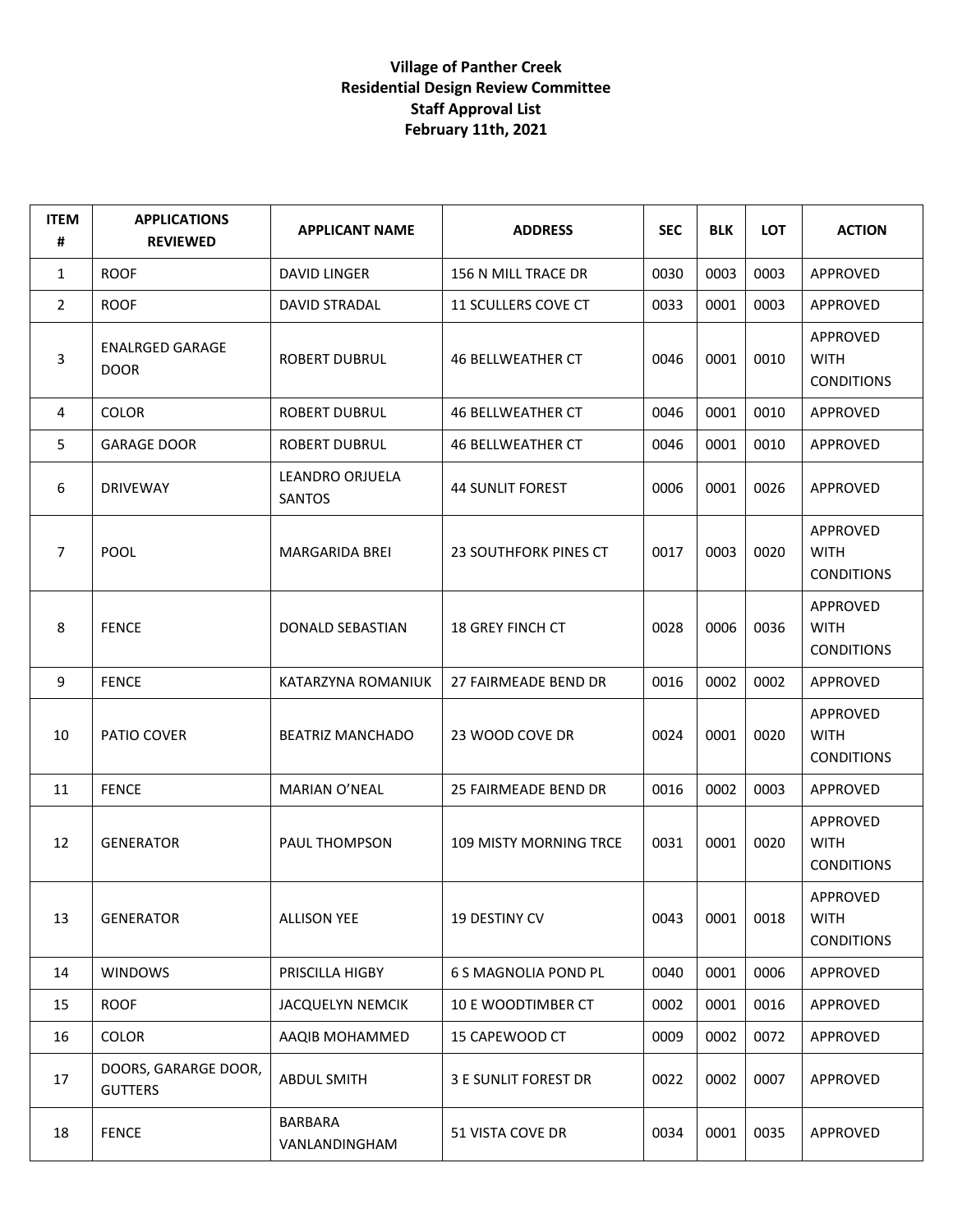| 19 | <b>GARAGE DOOR</b>    | <b>JOSEPH PODOLSKI</b>            | 2 PEBBLE HOLLOW CT           | 0032 | 0002 | 0055 | APPROVED<br><b>WITH</b><br><b>CONDITIONS</b> |
|----|-----------------------|-----------------------------------|------------------------------|------|------|------|----------------------------------------------|
| 20 | PATIO COVER           | HINKLE LIVING TRUST               | <b>31 HIGHLAND CIR</b>       | 0028 | 0002 | 0007 | APPROVED<br><b>WITH</b><br><b>CONDITIONS</b> |
| 21 | <b>SUMMER KITCHEN</b> | HINKLE LIVING TRUST               | 31 HIGHLAND CIR              | 0028 | 0002 | 0007 | APPROVED<br><b>WITH</b><br><b>CONDITIONS</b> |
| 22 | <b>GENERATOR</b>      | MICHAEL POLLACK                   | 7 HARBOR COVE DR             | 0024 | 0004 | 0023 | APPROVED<br><b>WITH</b><br><b>CONDTIONS</b>  |
| 23 | <b>GENERATOR</b>      | <b>JOYCE FOWLER</b>               | <b>31 MISTY MORNING TRCE</b> | 0031 | 0003 | 0001 | APPROVED<br><b>WITH</b><br><b>CONDITIONS</b> |
| 24 | <b>RAILING</b>        | <b>MARIA DEL CARMEN</b><br>MALLEN | 2 CRESCENT FALLS CT          | 0014 | 0004 | 0008 | APPROVED                                     |
| 25 | <b>ROOF</b>           | <b>JASON IACOBUCCI</b>            | <b>15 S HIGHLAND CT</b>      | 0028 | 0002 | 0014 | APPROVED                                     |
| 26 | SWING                 | <b>JENNIFER KERR</b>              | 1 PINEPLANK CT               | 0002 | 0001 | 0062 | APPROVED<br><b>WITH</b><br><b>CONDITIONS</b> |
| 27 | <b>PAVERS</b>         | <b>JENNIFER KERR</b>              | 1 PINEPLANK CT               | 0002 | 0001 | 0062 | APPROVED                                     |
| 28 | <b>DRIVEWAY</b>       | TIMOTHY FOX                       | 34 WOOD COVE DR              | 0024 | 0001 | 0014 | APPROVED                                     |
| 29 | TREE REMOVAL          | <b>MICHAEL KAISER</b>             | 5 WEDGEWOOD POINT            | 0011 | 0003 | 0003 | APPROVED<br><b>WITH</b><br><b>CONDITIONS</b> |
| 30 | COLOR                 | <b>WAYNE BAKER</b>                | 3 HARBOR COVE DR             | 0024 | 0004 | 0024 | APPROVED                                     |
| 31 | TREE REMOVAL          | <b>KEVIN HERMIS</b>               | 35 WOOD COVE DR              | 0024 | 0001 | 0017 | APPROVED<br><b>WITH</b><br><b>CONDITIONS</b> |
| 32 | <b>COLOR</b>          | <b>PARAG SURI</b>                 | 41 N CYPRESS PINE DR         | 0005 | 0006 | 0003 | APPROVED                                     |
| 33 | PATIO COVER           | <b>JOHN LARKIN</b>                | 2 NIGHT RAIN CT              | 0029 | 0003 | 0067 | APPROVED<br><b>WITH</b><br><b>CONDITIONS</b> |
| 34 | <b>SUMMER KITCHEN</b> | <b>JOHN LARKIN</b>                | 2 NIGHT RAIN CT              | 0029 | 0003 | 0067 | APPROVED<br><b>WITH</b><br><b>CONDITIONS</b> |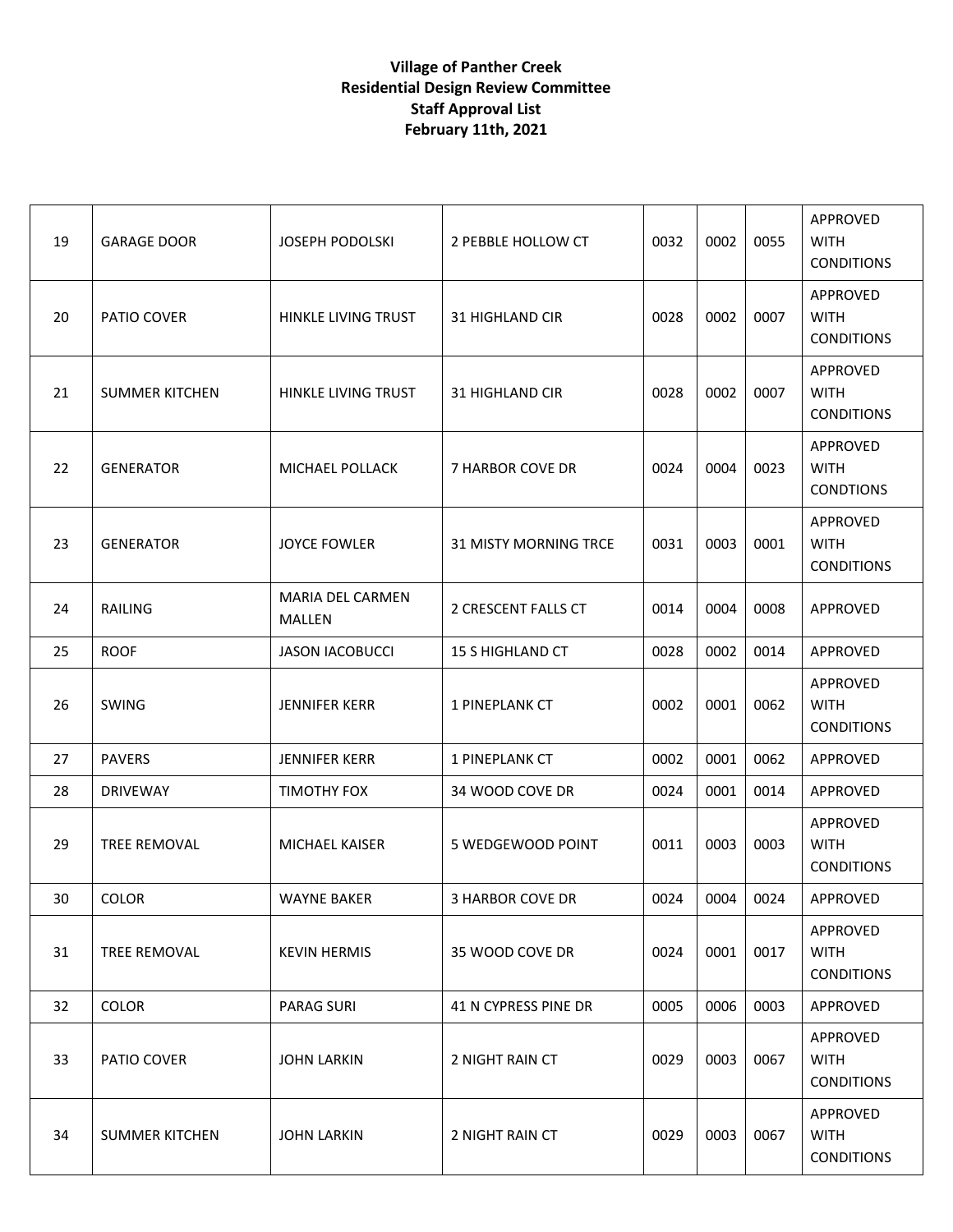| 35 | PATIO COVER                   | <b>DAN MIRACLE</b>                                       | 11 FEATHER BRANCH CT        | 0029 | 0003 | 0084 | APPROVED<br><b>WITH</b><br><b>CONDITIONS</b>        |
|----|-------------------------------|----------------------------------------------------------|-----------------------------|------|------|------|-----------------------------------------------------|
| 36 | <b>PAVING</b>                 | <b>DAN MIRACLE</b>                                       | <b>11 FEATHER BRANCH CT</b> | 0029 | 0003 | 0084 | APPROVED<br><b>WITH</b><br><b>CONDITIONS</b>        |
| 37 | <b>FENCE</b>                  | DAVID KOFOL                                              | <b>3 BUCK RIDGE</b>         | 0029 | 0003 | 0013 | APPROVED<br><b>WITH</b><br><b>CONDTIONS</b>         |
| 38 | <b>COLOR</b>                  | <b>KRISTEN HANLIN</b>                                    | 134 BITTERWOOD CIR          | 0020 | 0002 | 0022 | APPROVED                                            |
| 39 | <b>ROOF</b>                   | MARCIANO LIMSIACO                                        | <b>22 THORNCREEK CT</b>     | 0029 | 0003 | 0046 | APPROVED                                            |
| 40 | <b>ROOF</b>                   | <b>RICHARD BRAUN</b>                                     | 26 WOOD COVE DR             | 0024 | 0001 | 0012 | APPROVED                                            |
| 41 | <b>ROOF</b>                   | <b>RICHARD ROHFRITCH</b>                                 | <b>28 TWELVE PINES CT</b>   | 0014 | 0001 | 0030 | APPROVED                                            |
| 42 | PATIO COVER                   | <b>GREGORY EVANS</b>                                     | 14 WEDGEWOOD FOREST<br>DR   | 0014 | 0001 | 0015 | APPROVED<br><b>WITH</b><br><b>CONDIITONS</b>        |
| 43 | <b>CARPORT ADDITION</b>       | <b>GREGORY EVANS</b>                                     | 14 WEDGEWOOD FOREST<br>DR   | 0014 | 0001 | 0015 | <b>APPROVED</b><br><b>WITH</b><br><b>CONDIITONS</b> |
| 44 | <b>SOLAR PANELS</b>           | LUIS CASTANHEIRO                                         | 17 TWELVE PINES CT          | 0014 | 0001 | 0026 | APPROVED<br><b>WITH</b><br><b>CONDITIONS</b>        |
| 45 | PATIO AND DECK<br>REPLACEMENT | <b>BRENT METHENA</b>                                     | 11 CRESCENT FALLS CT        | 0014 | 0004 | 0015 | APPROVED                                            |
| 46 | TREE REMOVAL                  | <b>ABDUL SMITH</b>                                       | 3 E SUNLIT FOREST DR        | 0022 | 0002 | 0007 | APPROVED<br><b>WITH</b><br><b>CONDITIONS</b>        |
| 47 | <b>DRIVEWAY</b>               | <b>ABDUL SMITH</b>                                       | 3 E SUNLIT FOREST           | 0022 | 0002 | 0007 | APPROVED                                            |
| 48 | <b>FENCE</b>                  | <b>ABDUL SMITH</b>                                       | <b>3 E SUNLIT FOREST DR</b> | 0022 | 0002 | 0007 | <b>APPROVED</b><br><b>WITH</b><br><b>CONDITIONS</b> |
| 49 | RAILING                       | <b>ABDUL SMITH</b>                                       | <b>3 E SUNLIT FOREST DR</b> | 0022 | 0002 | 0007 | APPROVED<br><b>WITH</b><br><b>CONDITIONS</b>        |
| 50 | PERGOLA                       | <b>KEVIN AND KAREN</b><br>PETERSBURG REV<br><b>TRUST</b> | 12 DUNLIN MEADOW DR         | 0018 | 0001 | 0017 | APPROVED<br><b>WITH</b><br><b>CONDITIONS</b>        |